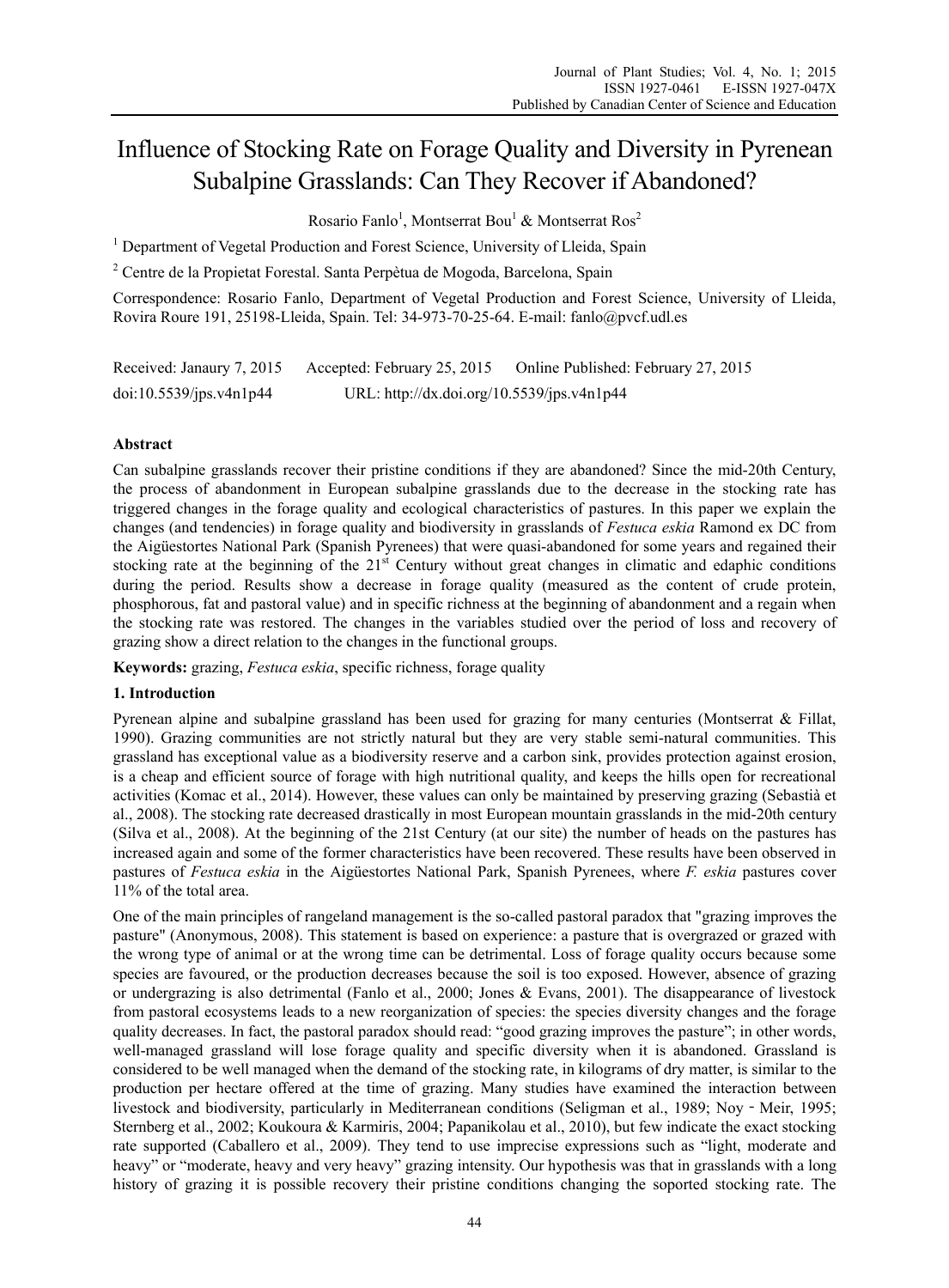objective of this work is to outline the changes in biodiversity, forage quality and dry matter production when subalpine grasslands are abandoned and subsequently recover their stocking rate.

## **2. Method**

This study was conducted during three summer periods (2002, 2008 and 2012) in a homogeneous *F. eskia* pasture from the Spanish Aigüestortes National Park, at 2185 m a.s.l. (42°32'0.22"N - 1°4'59.12"E) with a SE orientation and a 15% slope, where two plots of 30 m x 20 m were established. On each plot two quadrates of 1  $\times$  0.5 m were randomly harvested every three weeks (from June to September) to calculate the dry matter (DM) aboveground production and chemical nutritional components. A linear transect of 20 m (randomly placed on the plot) was also done for botanical composition measurements. In all samplings, we avoided cutting the same patch of ground more than once. The plots were located in the same zone in 2008 and 2012 in order to detect any effects of the change in stocking rate. Botanical composition was determined by the point-quadrat method (1 point every 20 cm; 100 points per transect) (Godall, 1953). The specific contribution was defined according to the Daget and Poissonet method (Daget et Poissonet, 1971).

Forage parameters of the biomass were analysed using the near-infrared spectrometry method (Marten et al. 1989) after drying to obtain the crude protein (CP), digestible protein (DP), fats (EE), lignin (ADL), fibres (brute fibre [BF], acid detergent fibre [ADF] and neutral detergent fibre [NDF]), ash, calcium (Ca), magnesium (Mg) and phosphorous (P) contents in DM by means of an NIR SYSTEM 6500, using a universal calibration obtained in the Catalan Agro-Food Laboratory (accreditation number 157/LE309). Data from transects were used to obtain the specific richness, Shannon and Pielou indexes, and functional groups and to calculate the pastoral value (PV) according to the Daget and Poissonet method. The supported stocking rate (SSR: animal units per hectare) during the three-month grazing period each year was calculated directly in the field as the number of animals present and the time of grazing on the pasture. Climatic records of the experimental period (monthly means of temperature and precipitation) were obtained from the nearest official meteorological station (Espot, about 10 km away). Data were evaluated by an analysis of variance, using the STATISTICA 6 statistical package. A repeated-measures ANOVA was used to test the effect of SSR after the normalization of the data. The least significant difference (LSD) and the Sheffe test were used to compare means following any significance ( $P \leq$ 0.05) with STATISTICA 6.0 (StatSoft 1995).

## **3. Results and Discussion**

## *3.1 Independent variables: climatic conditions and SSR.*

Temperature and precipitation are key environmental factors affecting biomass production on all kinds of grassland (Le Houérou & Hoste, 1977; Deshmukh, 1984; Ospina et al., 2011; Fiala et al., 2012; Yang et al., 2013), and monthly temperature and precipitation during the growth period are especially important. We found no significant differences in the monthly averages during the experiment but the total precipitation was greater in the first year than in the other two. Curiously, there was no increase in temperature over the ten years but there was a continual decrease in total precipitation in summer (Table 1).

| year                             | F(2,12)   | $1^{\rm st}$<br>(2002) | $\gamma$ nd<br>(2008) | 3 <sup>rd</sup><br>(2012) |
|----------------------------------|-----------|------------------------|-----------------------|---------------------------|
| Monthly average                  | 18;       | $16.08 \pm 1.85$       | $17.06 \pm 3.47$      | $16.44 \pm 2.34$          |
| temperature $(^{\circ}C)$        | p < 0.841 |                        |                       |                           |
| Monthly average<br>rainfall (mm) | 0.68;     | $88.08 \pm 44.96$      | $66.2 \pm 48.08$      | $58.64 \pm 28.61$         |
|                                  | p < 0.524 |                        |                       |                           |
| Total rainfall (mm)              |           | 440.4                  | 331                   | 293.2                     |
| $SSR (AU·ha-1)$                  |           | 0.72                   | 0.18                  | 0.61                      |

Table1. Climatic conditions and supported stocking rates during the period of pasture growth (May to September)

Total rainfall corresponds to these five months. The grazing period was three months (late June to late September). SSR (supported stocking rate), AU (animal unit). Means  $(\pm SD)$  and F values.

The SSR in animal units (one animal unit is equivalent to a 500-kg cow) per hectare during the grazing period (three months) showed a great decrease from the first year of sampling to the second and a considerable increase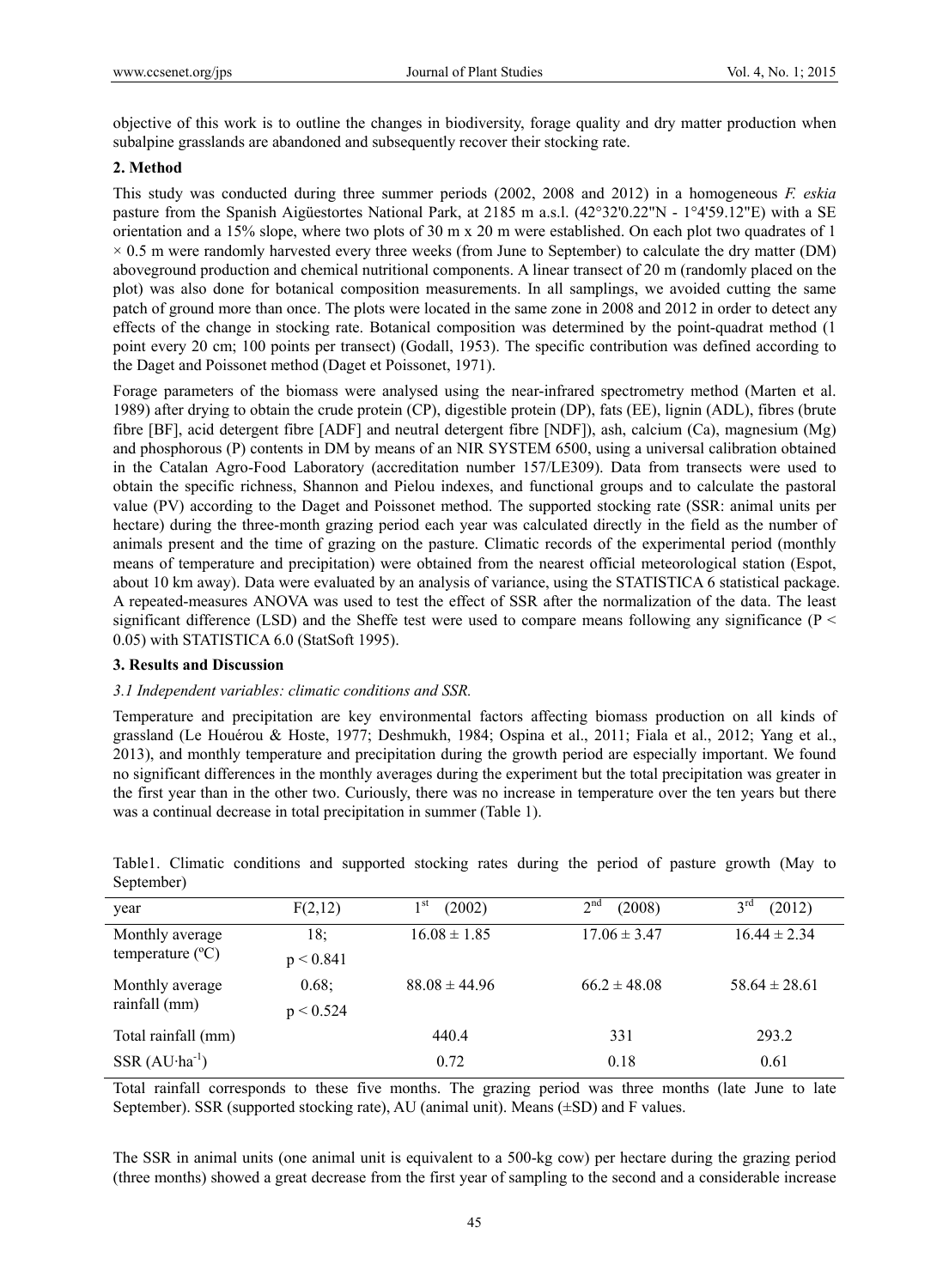from the second to the third, almost returning to the initial situation (0.72; 0.18 and 0.61 respectively).

#### *3.2 Dependent Variables*

#### 3.2.1 Dry Matter Production

The value obtained is directly related to the total rainfall during the growth period. This was reflected in the significant difference in the quantity of DM produced in different years (Table 2), the largest production being in the year with the highest total rainfall (2002). The values obtained are similar to those of other locations in the Pyrenees (Domenech et al., 2011) with the same plant communities. They are also similar to those of Chinese grasslands (Yan et al., 2015), where biomass production was directly related to spring-summer rainfall in many different grasslands.

| year                          | F(2,60)            | $1^{\rm st}$<br>(2002) | 2 <sup>nd</sup><br>(2008) | 3 <sup>rd</sup><br>(2012) |
|-------------------------------|--------------------|------------------------|---------------------------|---------------------------|
| Production                    | 14.65; $p<0.003$   | $4147.76 \pm 1392.19a$ | $1283.44 \pm 245.38 b$    | 1495.67±37.28b            |
| $(kg \text{ of } DM.ha^{-1})$ |                    |                        |                           |                           |
| Pastoral value                | 87.79; $p < 0.000$ | $19.67 \pm 2.36a$      | $5.38 \pm 0.80$           | $15.21 \pm 1.64c$         |
| (1 to 100)                    |                    |                        |                           |                           |
| CP                            | 45.61; p < .0000   | $9.28 \pm 1.68a$       | $5.57 \pm 0.78$ b         | $6.52 \pm 1.07$           |
| DP                            | 27.31; $p < 0.000$ | $5.34 \pm 1.15a$       | $3.34 \pm 0.69 b$         | $3.95 \pm 0.65 b$         |
| EE                            | 88.66; $p < 0.000$ | $2.97 \pm 0.29a$       | $1.67 \pm 0.23b$          | $1.75 \pm 0.58$ b         |
| ADL                           | 58.70; $p < 0.000$ | $9.21 \pm 0.90a$       | $5.41 \pm 1.51b$          | $6.62 \pm 1.45c$          |
| <b>CF</b>                     | 3.94; $p < 0.024$  | $32.95 \pm 2.55a$      | $33.75 \pm 1.74a$         | $31.64 \pm 1.15b$         |
| ADF                           | 6.76; $p < 0.002$  | $41.22 \pm 2.35a$      | $41.24 \pm 1.72a$         | $39.08 \pm 1.06$          |
| <b>NDF</b>                    | 18.70; $p < 0.000$ | $65.33 \pm 3.85a$      | $71.38 \pm 2.57$          | $68.85 \pm 2.77c$         |
| Ash                           | 99.97; $p < 0.000$ | $7.92 \pm 1.21a$       | $4.23 \pm 1.07 b$         | $3.71 \pm 0.91$           |
| Calcium                       | 13.05; $p < 0.000$ | $0.52 \pm 0.17a$       | $0.40 \pm 0.07$           | $0.31 \pm 0.10b$          |
| Magnesium                     | 0.93; $p < 0.400$  | $0.13 \pm 0.17$        | $0.11 \pm 0.02$           | $0.08 \pm 0.02$           |
| Phosphorous                   | 43.57; $p < 0.000$ | $0.16 \pm 0.04a$       | $0.07 \pm 0.01$           | $0.10 \pm 0.03c$          |

Table 2. Evolution of dry matter (DM) production and forage nutritive values in the biomass of *F. eskia* pasture

Pastoral value was obtained by means of transects (n=18). The remaining parameters, DM production, CP (crude protein), DP (digestible protein) ash, Ca, Mg, P, EE (fat), ADL (lignin), CF (total fibre), ADF( acid detergent fibre) and NDF (neutral detergent fibre) are content in % of DM analysed by the NIRS method (n=64). Observed means  $(\pm SD)$  and F values.

## 3.2.2 Forage Quality

Forage quality can be limited by its botanical composition and particularly by the interaction between species composition and the presence and amounts of chemical components in the biomass. Table 2 shows the values of forage quality variables studied during the sampling. The majority of variables (PV, CP. DP, EE, ADL and phosphorous) increase and decrease together with the SR and in relation to the changes in the proportion of functional groups (floristic composition) (Table 2).

The decrease in PV from the first to the second sampling is related to the increase in the proportion of non-leguminous forbs with poor-quality species such as *Alchemilla flabellata, Euphorbia cyparissias* and *Polygonum viviparum*. However, the increase in PV in the third sampling is related to the greater proportion of Trifolium alpinum. Similar results were found for CP, DP, total fats (EE) and lignin (ADL), and lignin was significantly different in the three years. By contrast, all kinds of fibre, including crude fibre (CF, or total fibres), ADF and NDF, showed an opposite trend: they increased from the first to the second year and after the abandonment. This finding is normal because proteins and fibres have an opposite correlation in the DM of grassland's species (Huston & Pinchak, 1991; Van Soest, 1965). The mineral components such as ash, Ca and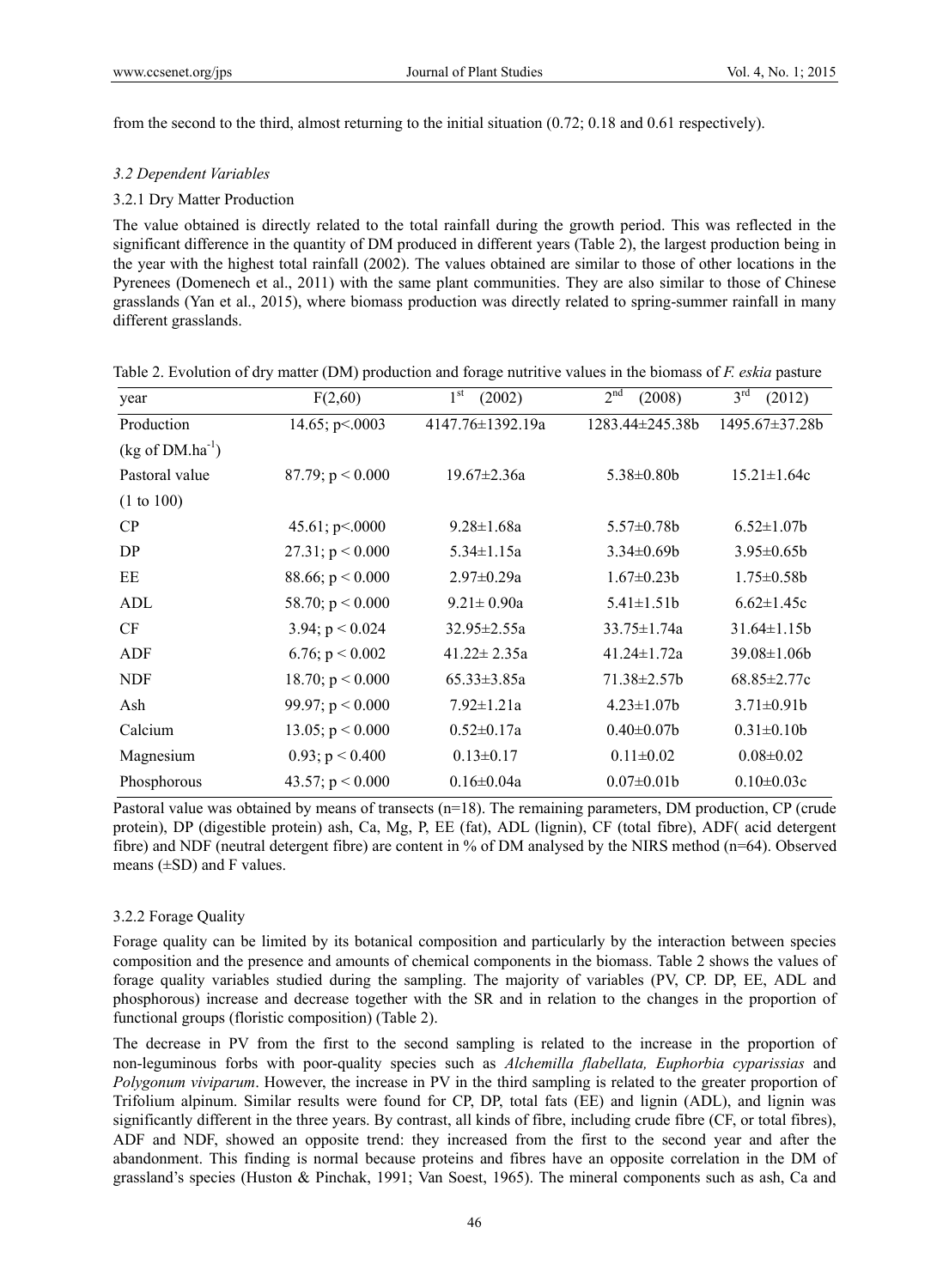Mg decreased continuously regardless of the stocking rate. However, the concentration of phosphorous in DM was significantly different in the three years and showed the same behaviour as the PV or proteins.

#### 3.2.3 Diversity

Specific richness. Of the total of 33 different species in the three years, 12 (5 grasses, *Agrostis rupestris, F. eskia, F. nigrescens, Nardus stricta, Poa chaii*, and 7 forbs, *Achillea millefollium, Campanula scheuchzeri, Cerastium arvense, Galium pumilum, G. verum, Potentilla* sp. and *Thymus praecox*) were present in all transects and two (the legumes *Lotus alpinus* and *Trifolium alpinum*) were present only in the second and third samplings. This richness is low compared with that of other European subalpine grasslands, in particular calcicolous pastures (Alard & Poudevigne, 2000; Marriott et al., 2004), but also in the same range of acid pastures (Komac et al., 2014; Fanlo et al., 2014). Table 3 shows the yearly averages of transects. The specific richness rose when the SSR fell in the second period and began to fall when SSR rose again. If we compare these values with CP or DP, we can conclude that the new species that appeared in the second period had poor forage quality.

| year    | F(2,15)   | 1 <sup>st</sup><br>(2002) | 2 <sup>nd</sup><br>(2008) | $3^{\text{rd}}$<br>(2012) |
|---------|-----------|---------------------------|---------------------------|---------------------------|
| S       | 10.85;    | 13.40±2.36a               | $18.20 \pm 0.80$          | $16.66 \pm 1.64b$         |
|         | p < 0.001 |                           |                           |                           |
| H'      | 1.25;     | $1.99 \pm 0.19$           | $2.15 \pm 0.11$           | $2.06\pm0.29$             |
|         | p < 0.314 |                           |                           |                           |
| Е       | 0.56;     | $0.77 \pm 0.04$           | $0.77 \pm 0.05$           | $0.74 \pm 0.05$           |
|         | p < 0.584 |                           |                           |                           |
| grasses | 10.76;    | $47.74 \pm 7.65a$         | $33.58 \pm 3.85b$         | $34.03 \pm 3.18b$         |
|         | p < 0.001 |                           |                           |                           |
| legumes | 4.65;     | 0a                        | $3.36 \pm 3.10b$          | $2.08 \pm 3.60 b$         |
|         | p < 0.026 |                           |                           |                           |
| forbs   | 7.25;     | $52.26 \pm 7.65a$         | $63.05 \pm 2.74$          | $63.88 \pm 2.40 b$        |
|         | p < 0.006 |                           |                           |                           |

Table 3. Evolution of diversity parameters in the pasture of *F. eskia*

S (species richness), H' (Shannon index), E (Pielou evenness index), % of grasses, legumes and non-leguminous forbs. Means  $(\pm SD)$  and F values from the transects (n=18).

Diversity index. The Shannon (H') and Pielou evenness (E) indexes provide more information about plant community composition than simple species richness, because they also take into account the relative abundances of species. In our case there were no significant differences between years; the structure of the plant community was very stable due to the high proportion of *F. skia* (more than 70%) in all periods. It thus acts as a stabilizer.

Functional groups. For the analysis we grouped *Poaceae* and graminoides into "grasses", only *Fabaceae* into "legumes", and the remaining species into "forbs". The floristic composition or the "functional groups" showed a decrease in grasses in the second and third years due to competition from the forbs group. The lack of legumes in the first year might be explained by the slight overgrazing that led to their consumption. On this grassland *Trifolium alpinum* is the most frequent legume, followed by *Lotus alpinus*, which was present in the second and third periods. The proportion of forbs was negatively related to changes in SSR, rising when the SSR falls and vice versa, because animals prefer to graze on soft species than on the hard F. skia leaves. In general, the study of functional groups may be more appropriate than the study of species as a predictor of ecosystem evolution (MultiSward, 2012).

# *3.3 Correlations Between the Studied Variables*

The correlation analysis of variables and between years showed some differences. Correlations explain the reciprocal relationship, especially a structural or functional correspondence between two variables and their simultaneous change in value in grasslands. Some differences in correlations between years are consistent with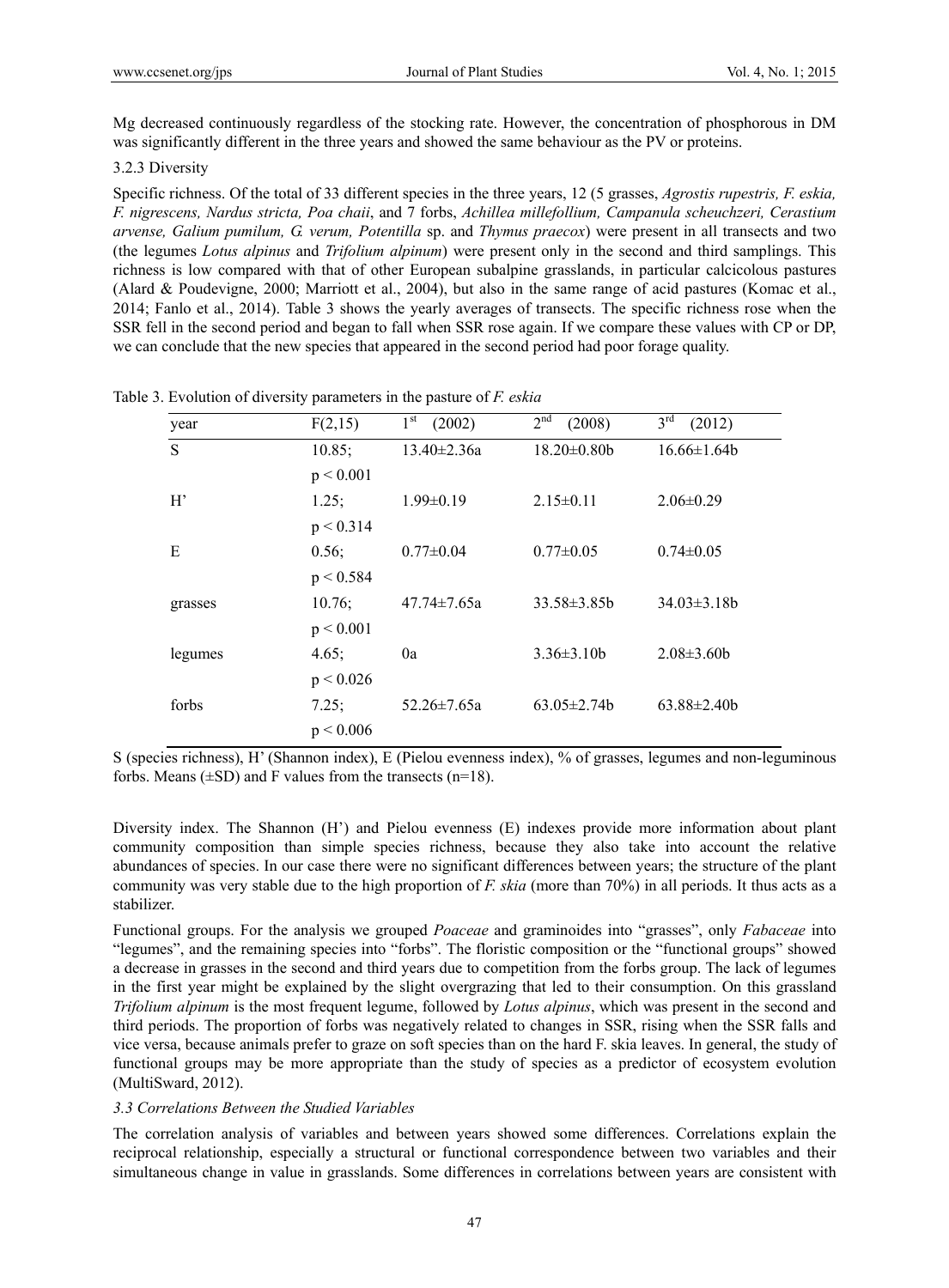the changes in the floristic composition and forage quality (Table 4).

Two pairs of correlations were maintained over the three years, regardless of the changes in the SSR: specific richness (S) was always positively correlated with the percentage of forbs, and CF was positively correlated with production (DM). These results are in agreement with other values from alpine and subalpine grasslands (Fanlo et al., 2014) and are characteristic of them.

Table 4. Correlations between studied variables: functional groups (% of species by transect), biodiversity (S, richness, by transect), forage quality (P, phosphorous; CP, crude protein and CF, crude fibre in % of DM) and production (DM in kg·ha<sup>-1</sup>). All values are significant at  $p < 0.05$ 

|                           |               | Functional groups        |              | Specific<br>richness | Forage quality |                | Production   |              |              |
|---------------------------|---------------|--------------------------|--------------|----------------------|----------------|----------------|--------------|--------------|--------------|
| Year                      |               | grasses                  | legumes      | forbs                | $\overline{S}$ | $\overline{P}$ | $\cal CP~$   | CF           | ${\rm DM}$   |
| 1 <sup>st</sup>           | grasses       | $\mathbf{1}$             |              |                      |                |                |              |              |              |
| (2002)                    | legumes       | $\overline{\phantom{0}}$ |              |                      |                |                |              |              |              |
|                           | forbs         | $-0.99$                  |              | $\mathbf{1}$         |                |                |              |              |              |
|                           | ${\bf S}$     | $-0.74$                  |              | 0.74                 | $\mathbf{1}$   |                |              |              |              |
|                           | ${\bf P}$     | $_{\rm NS}$              |              | $_{\rm NS}$          | $_{\rm NS}$    | $\mathbf{1}$   |              |              |              |
|                           | CP            | $_{\rm NS}$              |              | $_{\rm NS}$          | $-0.55$        | 0.43           | $\mathbf{1}$ |              |              |
|                           | $\mathrm{CF}$ | 0.66                     |              | $-0.66$              | $_{\rm NS}$    | $_{\rm NS}$    | $-0.60$      | $\mathbf{1}$ |              |
|                           | DM            | $_{\rm NS}$              |              | $_{\rm NS}$          | $_{\rm NS}$    | $_{\rm NS}$    | $-0.83$      | 0.52         | $\mathbf{1}$ |
| 2 <sup>nd</sup>           | grasses       | $\mathbf{1}$             |              |                      |                |                |              |              |              |
| (2008)                    | legumes       | $-0.71$                  | $\mathbf{1}$ |                      |                |                |              |              |              |
|                           | forbs         | <b>NS</b>                | <b>NS</b>    | $\,1$                |                |                |              |              |              |
|                           | ${\bf S}$     | $-0.67$                  | $_{\rm NS}$  | 0.93                 | $\,1$          |                |              |              |              |
|                           | ${\bf P}$     | $_{\rm NS}$              | 0.99         | $_{\rm NS}$          | $_{\rm NS}$    | $\,1$          |              |              |              |
|                           | CP            | $-0.81$                  | 0.65         | $_{\rm NS}$          | $_{\rm NS}$    | $_{\rm NS}$    | $\mathbf{1}$ |              |              |
|                           | CF            | NS                       | $_{\rm NS}$  | $_{\rm NS}$          | $_{\rm NS}$    | $_{\rm NS}$    | $_{\rm NS}$  | $\,1$        |              |
|                           | $DM$          | $_{\rm NS}$              | $_{\rm NS}$  | $_{\rm NS}$          | $_{\rm NS}$    | $_{\rm NS}$    | $_{\rm NS}$  | 0.92         | $\mathbf{1}$ |
| 3 <sup>rd</sup><br>(2012) | grasses       | $\mathbf{1}$             |              |                      |                |                |              |              |              |
|                           | legumes       | $-0.75$                  | $\mathbf{1}$ |                      |                |                |              |              |              |
|                           | forbs         | $_{\rm NS}$              | $_{\rm NS}$  | $\mathbf 1$          |                |                |              |              |              |
|                           | ${\bf S}$     | $_{\rm NS}$              | $_{\rm NS}$  | 0.99                 | $\,1$          |                |              |              |              |
|                           | ${\bf P}$     | $_{\rm NS}$              | $_{\rm NS}$  | $_{\rm NS}$          | $_{\rm NS}$    | $\mathbf{1}$   |              |              |              |
|                           | CP            | $_{\rm NS}$              | NS           | $-0.99$              | $-0.99$        | 0.95           | $\mathbf{1}$ |              |              |
|                           | $\cal{CF}$    | <b>NS</b>                | $_{\rm NS}$  | $-0.97$              | $_{\rm NS}$    | $_{\rm NS}$    | $-0.97$      | $\mathbf{1}$ |              |
|                           | $DM$          | $_{\rm NS}$              | NS           | 0.62                 | $_{\rm NS}$    | $_{\rm NS}$    | $_{\rm NS}$  | 0.66         | $\mathbf{1}$ |

Other correlations were dependent on the changes in the level of grazing: CP was only correlated positively with legumes and negatively with grasses when the SSR fell. CF was negatively correlated with forbs when the SSR was high and specific richness (S) was also negatively correlated with total protein (CP). The negative correlation with forbs in the 1st and 3rd samplings was due to the fact that the forbs present were soft species such as *Cerastium arvense, Galium verum, G. pumilum, Hieracium micranthum* and *Campanula scheuchzeri*. This result indicates low protein content in our grasses and forbs.

Only in the 3rd sampling did the production in DM show a positive correlation with the number of forbs. In general, when the production rose, the forage quality, measured by the percentage of CP, fell due to the dilution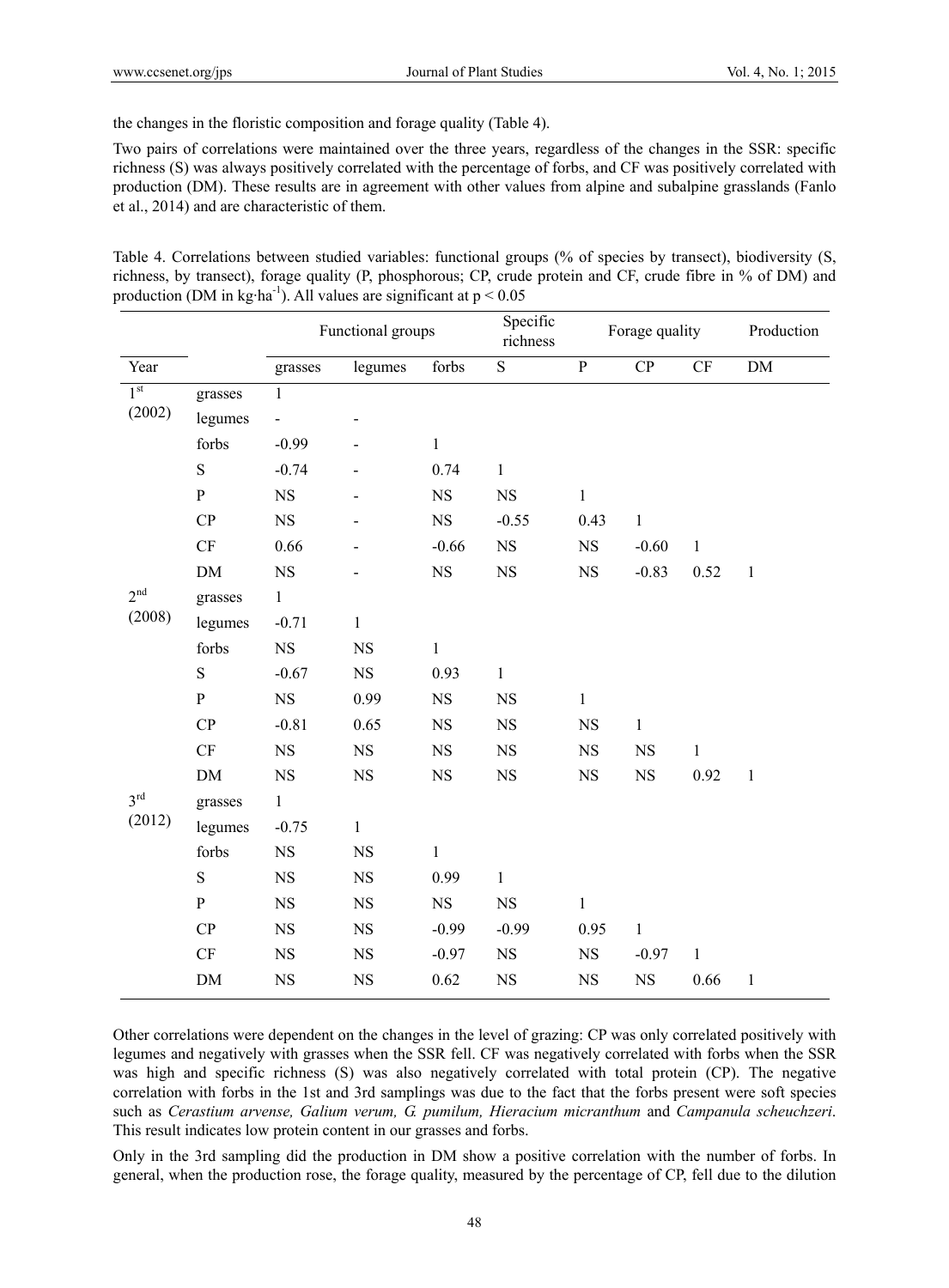of the protein in the plant's tissue when it grew (negative correlation) and an increase in the cellular walls and CF (positive correlation) (Justes et al., 1994). These results clearly show the influence of SSR on floristic changes (number and kind of species) and of these on the forage quality of the pasture.

#### *3.4 Final Remarks*

Permanent mountain grasslands are important ecosystems as they provide a variety of goods and services to support flora, fauna, and human population worldwide. Preserving grazing on these extensive grasslands is a challenge for the future because it avoids the loss of forage quality, maintains diversity and allows the grasslands to act as effective carbon sinks (Soussana, 2005).

Our study shows that It is possible to recover the quality and diversity of a grassland that has suffered a relative abandonment if the initial stocking rate is restored, and if the period of undergrazing has been short (10 years or less), and no woody species have colonised the grassland and reduced its grazing quality. These results agree with one of models of Cingolani et al. (2005) where systems with long evolutionary history of grazing have developed resilience mechanisms that allow reversible shifts in floristic composition with changes in grazing intensities. In the European framework the recovery of SSR in a lot of mountains only it is possible with an exhaustive application of the measures for "aid to farmers in Less Favoured Areas" where agricultural production or activity is more difficult due natural handicaps, like mountains. Nevertheless and in some grasslands very colonized by woody plants, the recovery needs a previous cleaning (mechanic or by means of controlled fire) with the consequent amount of expenses.

#### **Acknowledgments**

To mountain farmers by maintained live these grassland ecosystems and to the National Park workers.

#### **References**

- Alard, D., & Poudevigne, I. (2000). Diversity patterns in grasslands along a landscape gradient in northwestern France. *Journal of Vegetation Science, 11*, 287-294. http://dx.doi.org/10.2307/3236809
- Ali-Shtayeh, M. S., Gazi, M., & Salahat, M. (2010). *The impact of grazing on natural plant biodiversity in Al-Fara'a area. Biodiversity & Environmental Sciences Studies Series, 5*(1), 1-18.
- Anonymous. (2008). *Grassland management*. Ed. Hybu Cig Cymru-Meat Promotion. Wales. PO Box 176. Aberystwyth, UK, 1-24.
- Caballero, R., Fernández-González, F., Pérez Badia, R., Molle, G., Roggero, P. P., Bagella, S., … Ispikoudis, I. (2009). Grazing systems and biodiversity in Mediterranean areas: Spain, Italy and Greece. *Pastos, 39*(1), 9-152.
- Cingolani, A. M., Noy-Meir, I., & Díaz, S. (2005). Grazing effects on rangeland diversity: A synthesis of contemporary models. *Ecological Applications, 15*(2), 757-773. http://dx.doi.org/10.1890/03-5272
- Daget, Ph., & Poissonet, J. (1971). Une methode d'analyse des prairies. *Ann. Agron, 22*(I), 5-41.
- Deshmukh, I. K. (1984). A common relationship between precipitation and grassland peak biomass for east and southern Africa. *African Journal of Ecology, 22*(3), 181-186. http://dx.doi.org/10.1111/j.1365-2028.1984.tb00693.x
- Domenech, M., Perez-Butron, C., & Fanlo, R. (2011). Diversidad vegetal y calidad forrajera de los pastos supraforestales del Valle del Madriu-Perafita-Claror (Principado de Andorra). *Pastos, 35*(2), 131-140.
- Fanlo, R., Garcia, A., & Sanuy, D. (2000). Influencia de los cambios de la carga ganadera sobre los pastos de Nardus stricta en el PN de Aigüestortes i Estany de Sant Maurici. *Proceedings of The 3rd Iberian Meeting of Grasslands and Forages*. Bragança – A Coruña, 117-120.
- Fanlo, R., Domenech, M., Esteban, P., & Bou, M. (2009). Forage quality of Nardus stricta pasture from two Pyrenean valleys in Andorra. *Proceeding of the 15th Meeting of the FAO CIHEAM Mountain Pastures Network*.
- Fanlo, R., Domenech, M., & Bou, M. (2014). Andorran upper forest grasslands: characteristics influencing their palatability. In Busque et al., (Eds). *Proceedings of the 53rd Meeting of the Spanish Society for the Study of the Grasslands* (SEEP), 65-72. Spain.
- Fiala, K., Tůma, I., & Holub, P. (2012). Interannual Variation in Root Production in Grasslands Affected by Artificially Modified Amount of Rainfall. *The Scientific World Journal*, ID 805298. http://dx.doi.org/10.1100/2012/805298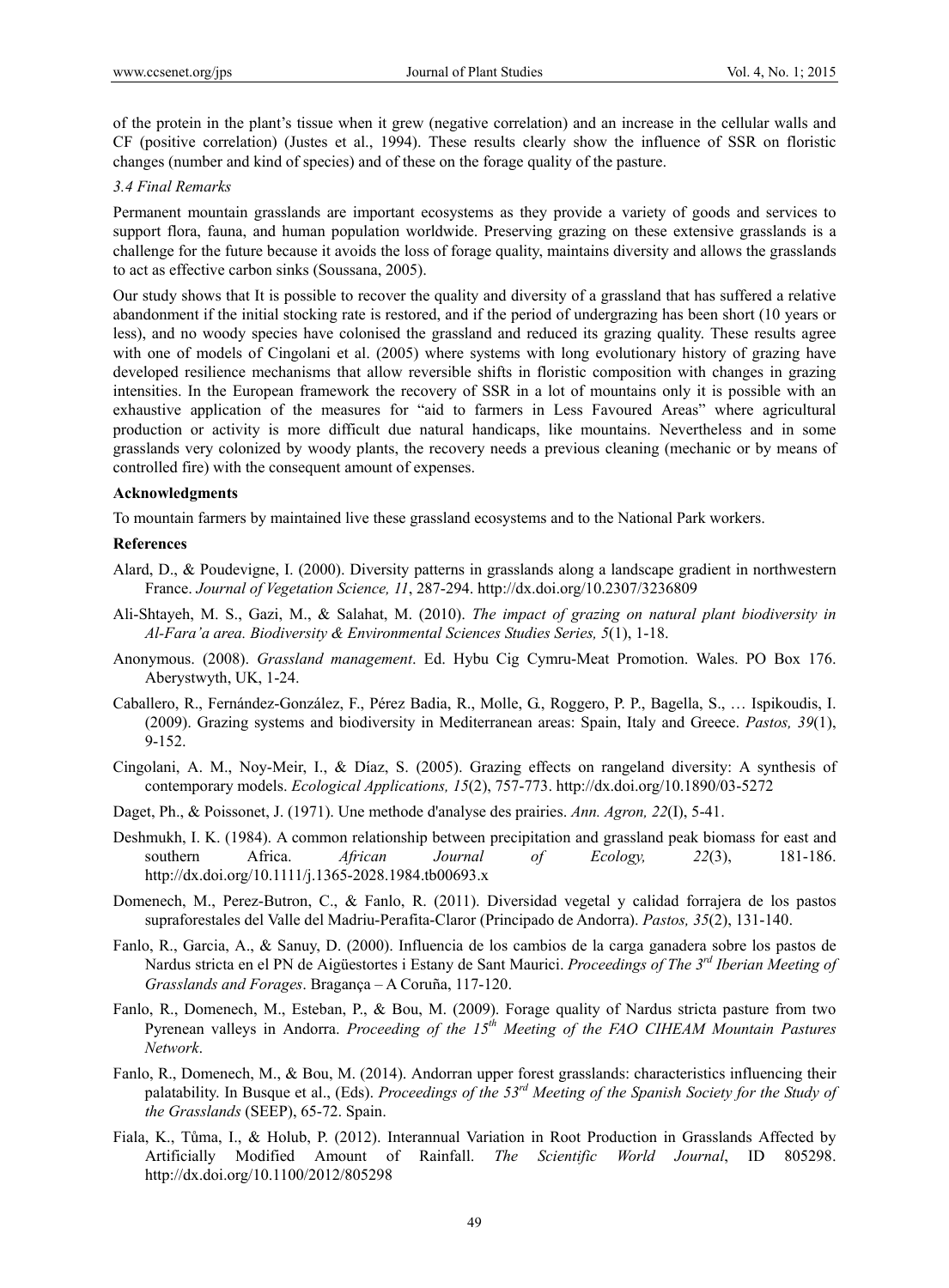- Goodall, D.W. (1953). Point quadrat methods for analysis of vegetation. *Aust. J. Bot, 1*, 457-461. http://dx.doi.org/10.1071/BT9530457
- Huston, J. E., & Pinchak, W. E. (1991). Range Animal Nutrition. In R. K. Heitschmidt & J. W. Stuth (Eds.) *Grazing management: an ecological perspective.*
- Jones, R., & Evans, B. (2001). Managing grassland on farms affected by foot and mouth. Retrieved from http://www.silentmajority.co.uk/silentmajority/FootinMouth/wordfiles/F&M%20MANAGING%20GRASS LAND%20000801.pdf
- Justes, E., Mary, B., Meynard, J. M., Machet, J. M., & Thelier-Huche, L. (1994). Determination of a critical nitrogen dilution curve for winter wheat crops. *Annals Bot, 74*, 397. http://dx.doi.org/10.1006/anbo.1994.1133
- Komac, B., Domènech, M., & Fanlo, R. (2014). Effects of grazing on plant species diversity and pasture quality in subalpine grasslands in the eastern Pyrenees (Andorra): Implications for conservation. *Journal for Nature Conservation, 22*(3), 247-255. http://dx.doi.org/10.1016/j.jnc.2014.01.005
- Koukoura, Z., & Karmiris, I. (2004). Effects of livestock grazing on plant diversity in alpine grasslands, in: Land Use Systems in Grassland Dominated Regions. *Grassland Science in Europe, 9*, 308-310.
- Le Houérou, H. N., & Hoste, C. H. (1977). Rangeland production and annual rainfall relations in the Mediterranean Basin and in the African Sahelo-Sudanian zone. *Journal of Range Management*, 181-189. http://dx.doi.org/10.2307/3897463
- Marriott, C., Fothergill, M., Jeangros, B., Scotton, M., & Louault, F. (2004). Long-term impacts of extensification of grassland management on biodiversity and productivity in upland areas. A review. *Agronomie, 24*(8), 447-462. http://dx.doi.org/10.1051/agro:2004041
- Marten, G. C., Schenk, J. S., & Barton, F. E. (1989). Near infrared reflectance spectroscopy (NIRS): Analysis of forage quality. *Agric. Handbooks*. 643. USDA-ARS. Washington.
- Montserrat, P., & Fillat, F. (1990). The systems of grassland management in Spain. In A. Breymer (Ed.), *Managed grasslands* (pp. 37-70). Amsterdam: Elsevier.
- MultiSward. (2012). *Multi-species swards and multi scale strategies for multifunctional grassland-base ruminant production systems.* Intermediate report on the effect of plant species diversity on the environmental roles of grassland 7<sup>th</sup> Framework Programme EU.
- Noy Meir, I. (1995). Interactive effects of fire and grazing on structure and diversity of Mediterranean grasslands. *Journal of Vegetation Science, 6*(5), 701-710. http://dx.doi.org/10.2307/3236441
- Papanikolaou, A., Fyllas, N. M., Mazaris, A. D., Dimitrakopoulos, P. G., Kallimanis, A. S., & Pantis, J. D. (2011). Grazing effects on plant functional group diversity in Mediterranean shrublands. *Biodivers. Conserv.* http://dx.doi.org/10.1007/s10531-011-0112-2
- Ospina, S., Rusch, G.M., Pezo, D., Casanoves, F., & Sinclair, F. L. (2012) More Stable Productivity of Semi Natural Grasslands than Sown Pastures in a Seasonally Dry Climate. *PLoS ONE, 7*(5), e35555. http://dx.doi.org/10.1371/journal.pone.0035555
- Petersen, U., Isselstein, J., & Wrage, N. (2010). The effect of manipulated plant species diversity of semi-natural permanent grassland on forage production and quality. *Grassland Science in Europe, 15*, 821-823.
- Sebastià, M. T., de Bello, F., Puig, L., & Taull, M. (2008). Grazing as a factor structuring grasslands in the Pyrenees. *Applied Vegetation Science, 11*, 215-222. http://dx.doi.org/10.3170/2008-7-18358
- Seligman, N. G., Gutman, M., Holzer, Z., Meir, I. N., & Baram, H. (1989). Stocking density of cattle and herbage production on Mediterranean grassland. *The Journal of Agricultural Science, 113*(01), 51-58. http://dx.doi.org/10.1017/S0021859600084604
- Silva, J. P., Toland, J., Jones, W., Eldrige, J., Thorpe, E., & O'Hara, E. (2008). *LIFE and Europe´s grasslands, Restoring a forgotten habitat*. Ed. European Commission, p. 54. Luxembourg, France.
- Soussana, J. F. (2005). Sources and sinks of greenhouse gases from European grasslands and mitigation options. *The Greengrass project*. In F. P. O'MARA, R. J. WILKINS, L. MANNETJE (Ed.). *20th International Grassland Congress:* Offered Papers, Wageningen Academic Publishers ISBN 9076998817, p. 564.
- Statsoft. (1995). *Statistica.* CD + 3 Volumes. 2618 pp. StatSoft, Inc. 2325 East 13th Street, Tulsa OK.